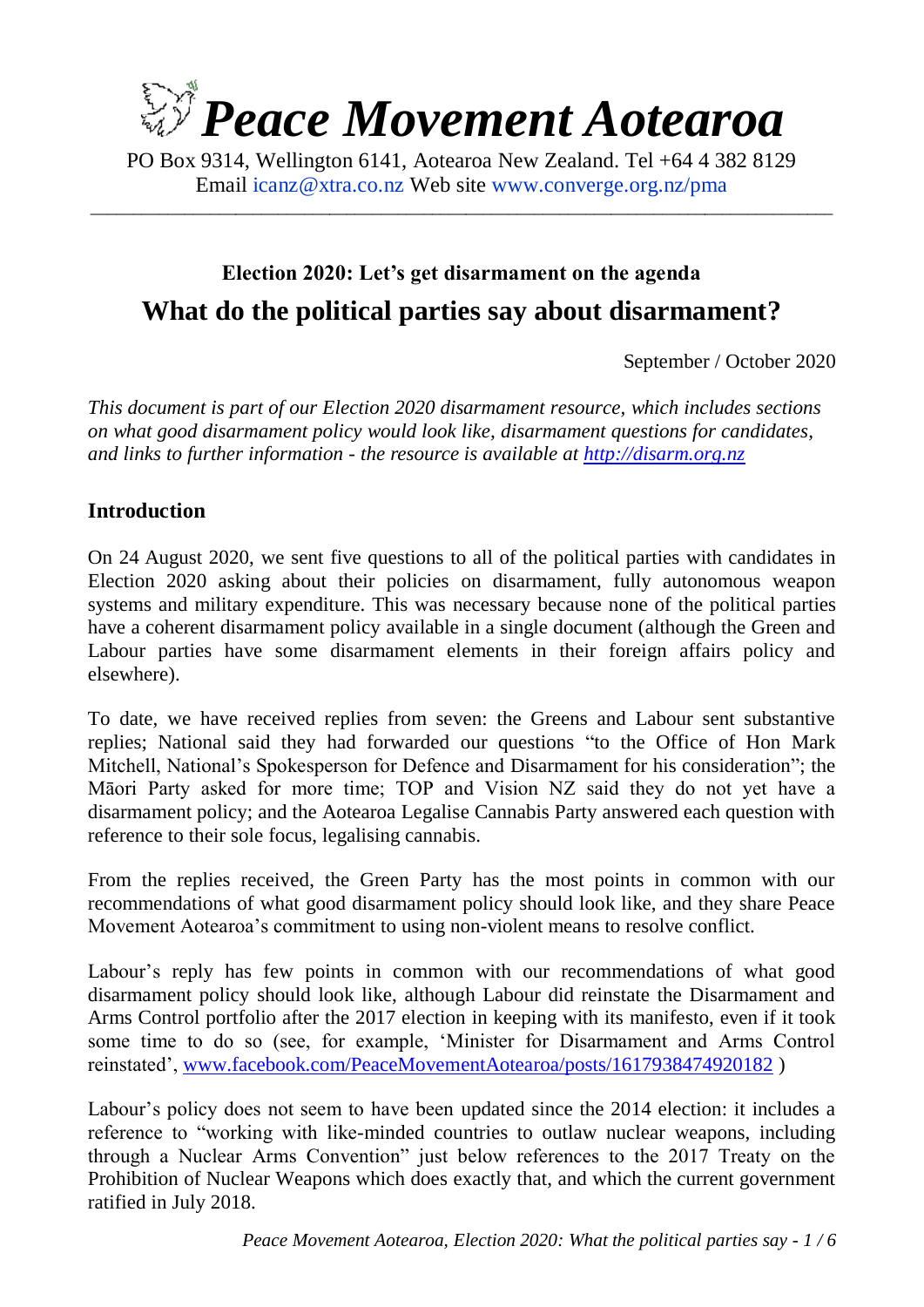Labour's replies to the general questions refer only to nuclear disarmament, somewhat surprising given the role the fifth Labour government played in negotiating the 2008 Convention on Cluster Munitions, including hosting the second to last negotiating conference in Wellington in February 2008, and the range of disarmament issues it has promoted while in government since 2017.

Labour's position on fully autonomous weapon systems is disappointing, as is their focus on maintaining combat ready armed forces regardless of the cost.

#### **What do the political parties say about disarmament?**

Our questions (in italics) and the replies received from the Green Party, Labour Party, and the Aotearoa Legalise Cannabis Party are included below in the order they were received.

# **Green** Green Party, 9 September 2020

*1) Disarmament policy: Does your party have a disarmament policy? a) If yes, what are the key provisions of the policy? Can you kindly attach a copy to your reply, and tell us where it can be accessed online by voters.*

Yes. The Green Party believes Aotearoa should show leadership by looking at new ways of dealing with global conflicts and work towards an international framework of peacekeeping, peace mediation and humanitarian relief. We would retain sufficient capabilities for activities such as peacekeeping, search and rescue, disaster relief, fisheries enforcement and border control tasks. Specialised military equipment that exceeds these requirements should be phased out.

More information about our global affairs priorities, which include disarmament issues are available at: [https://www.greens.org.nz/global\\_affairs\\_2020](https://www.greens.org.nz/global_affairs_2020)

*2) Spokesperson: Who is your party's spokesperson on disarmament and/or foreign affairs?*

The Green Party spokesperson for Defence, Disarmament, Security & Intelligence is Golriz Ghahraman.

*3) Fully autonomous weapon systems: Does your party have a policy on the development, production and use of fully autonomous weapon systems? (fully autonomous weapon systems, also known as 'lethal autonomous weapon systems' or 'killer robots' are robotic weapon systems that use artificial intelligence to select targets and attack on their own, without any meaningful human control)?*

Yes. The Green Party rejects the development and use of weapons that create long-lasting risks to civilian populations. Fully autonomous weapons systems pose a significant risk of civilian casualties in armed conflict, as well as removing personal accountability and placing the power to kill in the hands of inanimate machines, which diminishes the significance of a military decision to end human life.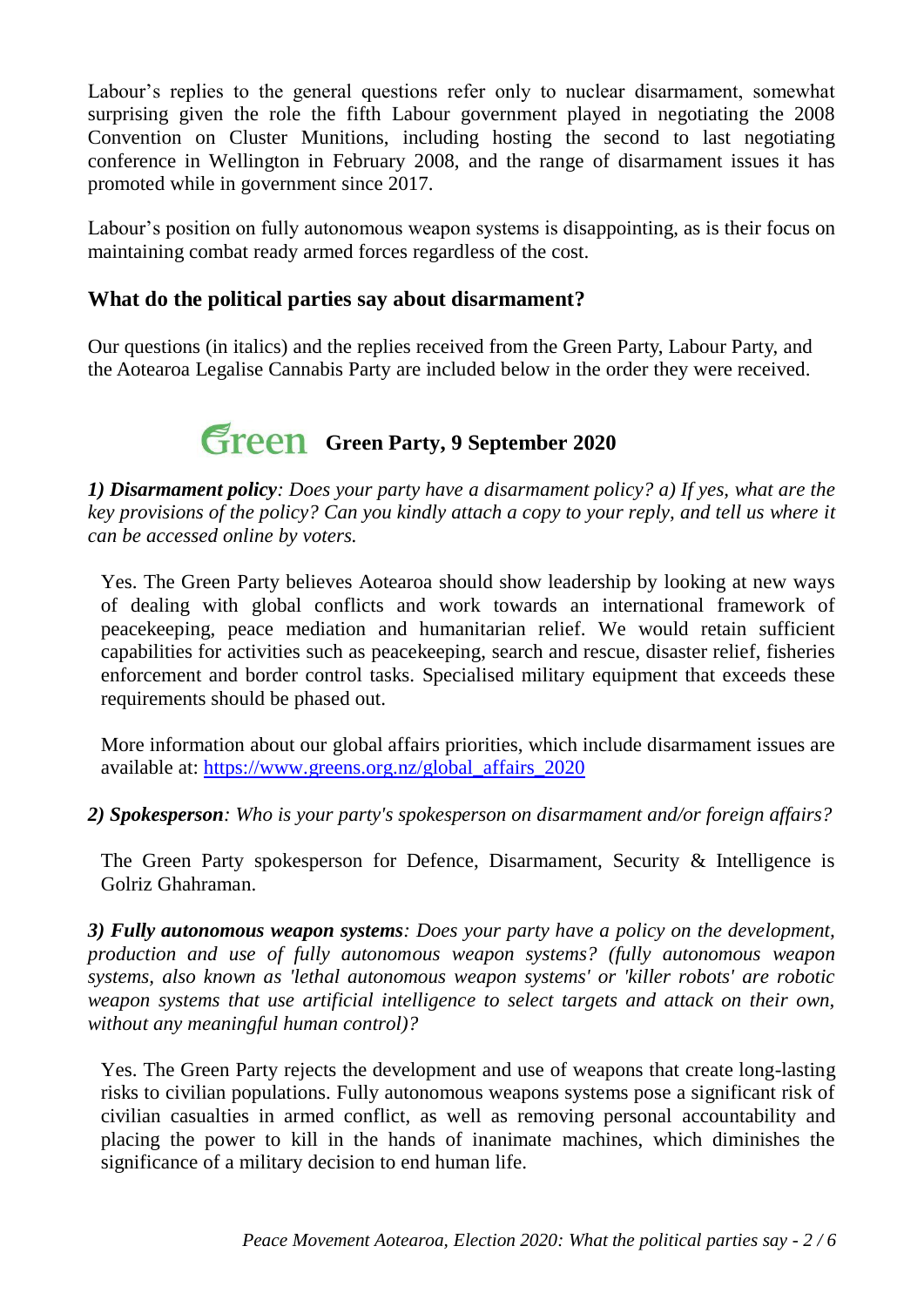However, the Green Party notes that partially automated drone systems could play a useful role in pest control to achieve the Predator Free 2050 goals, including by dropping bait in areas difficult to access through other methods. In continuing to explore the options for new pest control technologies the Green Party will only fund research done by organisations that have no involvement with producing weapons for military use.

#### *4) Military expenditure: Does your party have a policy on military expenditure?*

Yes.

*a) Should the amount allocated to Vote Defence and Vote Defence Force be: decreased / increased / remain at a similar level as it is now?*

Decreased.

*b) What is the rationale behind your party's position on this?*

The Green Party wishes to deprioritise expenditure on military assets and capabilities. These assets enable Aotearoa to take part in overseas combat operations but have few peacekeeping applications. The nation's focus should turn to maintaining a defence force that concentrates on peacekeeping, disaster relief, and the protection of maritime borders and marine resources from illegal fishing or mining operations. We therefore oppose the purchase and installation of technologies that enhance our ability to make war, such as anti-submarine weaponry on our maritime surveillance aeroplanes.

*5) Other information: Please feel free to supply any further information that is not already covered by the questions above.*

The Green Party is committed to non-violence as one of our core charter principles. We will work to achieve our vision of a world where there is a just distribution of global resources, where governments respect human rights and where disputes are settled peacefully. Disarmament is a necessary first step toward realising this vision and the Green Party will lead by example to achieve it.



### **Labour Party, 17 September 2020**

*1) Disarmament policy: Does your party have a disarmament policy?*

Labour adopted a staunch nuclear free stance back in the 1970s, and we have a proud history of leadership on nuclear disarmament.

*a) If yes, what are the key provisions of the policy? Can you kindly attach a copy to your reply, and tell us where it can be accessed online by voters.*

Early in our term in Government, Prime Minister Jacinda Ardern said, "At a time when risks to global peace and security are growing and the rules-based system is under such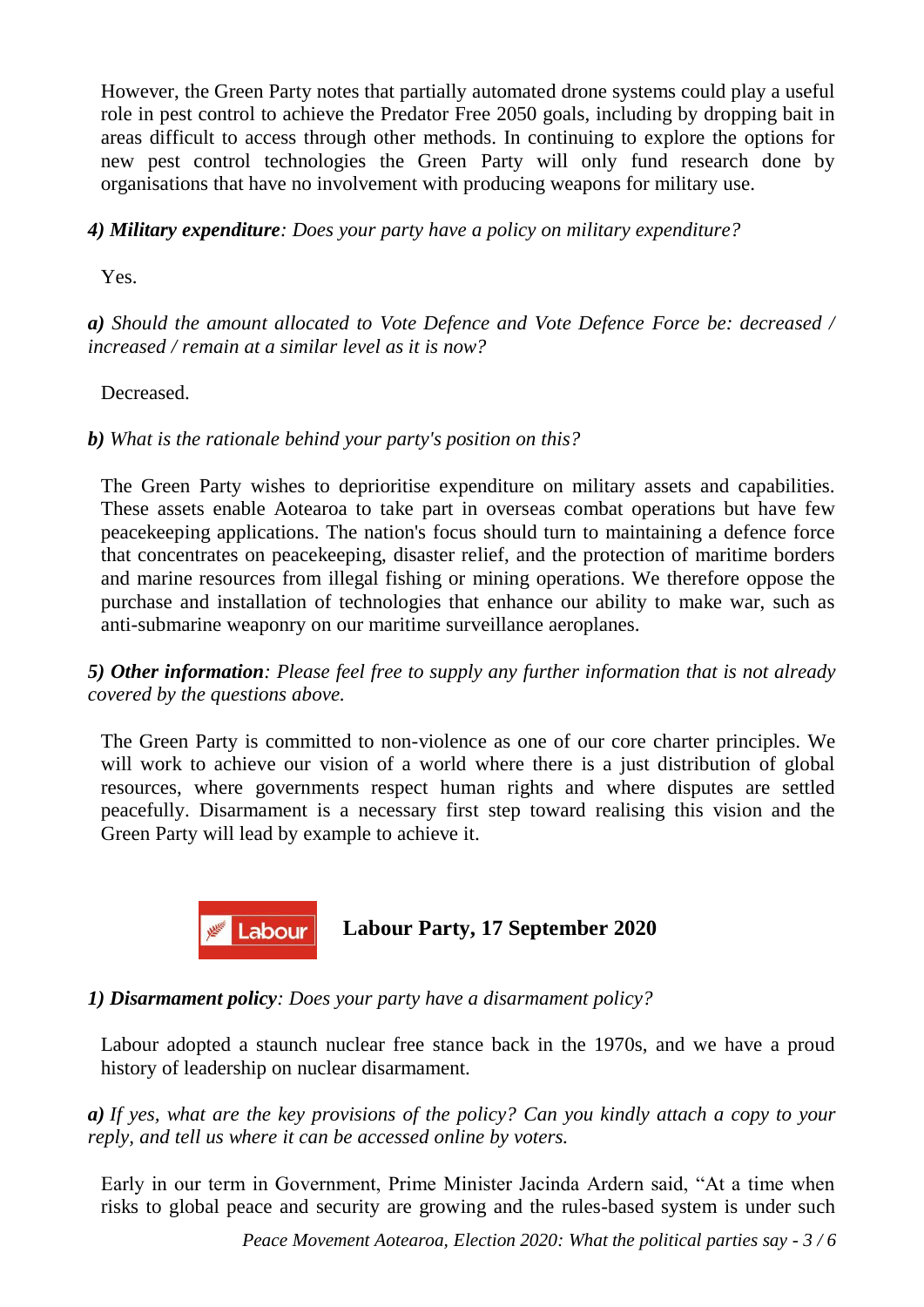pressure, we must recommit ourselves to the cause of non-proliferation and disarmament, and to the norms and rules which support those endeavours."

Making sure New Zealand's voice is heard on disarmament and non-proliferation is as vital today as it was when Norman Kirk and David Lange took a stand against nuclear testing in the Pacific. That's why when we came into Government, Labour reinstated the Cabinet position of Minister of Disarmament and Arms Control. One recent aspect of that role has been to advocate for the Treaty on the Prohibition of Nuclear Weapons. New Zealand was one of the early countries to sign the treaty, and we have expressed our sincere wish to see it enter into force in 2020.

This term we held a Pacific Conference on Treaty on the Prohibition of Nuclear Weapons, in line with our proud history of being nuclear-free.

Under Labour, New Zealand will:

- be nuclear-free, in line with the New Zealand Nuclear Free Zone, Disarmament and Arms Control Act (1987)
- be a leader in promoting disarmament by working with like-minded countries to outlaw nuclear weapons, including through a Nuclear Arms Convention.

Labour's policy platform can be found here: [https://www.labour.org.nz/party-policy](https://www.labour.org.nz/party-policy-platform-2019)[platform-2019.](https://www.labour.org.nz/party-policy-platform-2019) We have not yet released our 2020 manifesto but details of our policies can be found here: [https://www.labour.org.nz/policy.](https://www.labour.org.nz/policy)

*2) Spokesperson: Who is your party's spokesperson on disarmament and/or foreign affairs?* 

David Parker

*3) Fully autonomous weapon systems: Does your party have a policy on the development, production and use of fully autonomous weapon systems? (fully autonomous weapon systems, also known as 'lethal autonomous weapon systems' or 'killer robots' are robotic weapon systems that use artificial intelligence to select targets and attack on their own, without any meaningful human control)? a) If yes, what is the policy?*

Labour believes strongly that human control should be maintained over lethal weapons systems, in line with international humanitarian law. We have serious concerns about the legal, ethical and human rights challenges posed by the development and use of LAWS. We support strong and effective international rules to address these issues.

Autonomous weapons are currently prohibited by international law, especially through Additional Protocol 1 to the Geneva Conventions. However, our priority is to ensure that this law is implemented more effectively. Wider use of Article 36 weapons reviews in particular will ensure that there will always be meaningful human control over weapons incorporating autonomy.

While in Government we have also supported calls for a high-level political declaration, which was one of the options laid out by the United Nations Secretary-General in his Agenda for Disarmament. Such a declaration would set clear rules on the development and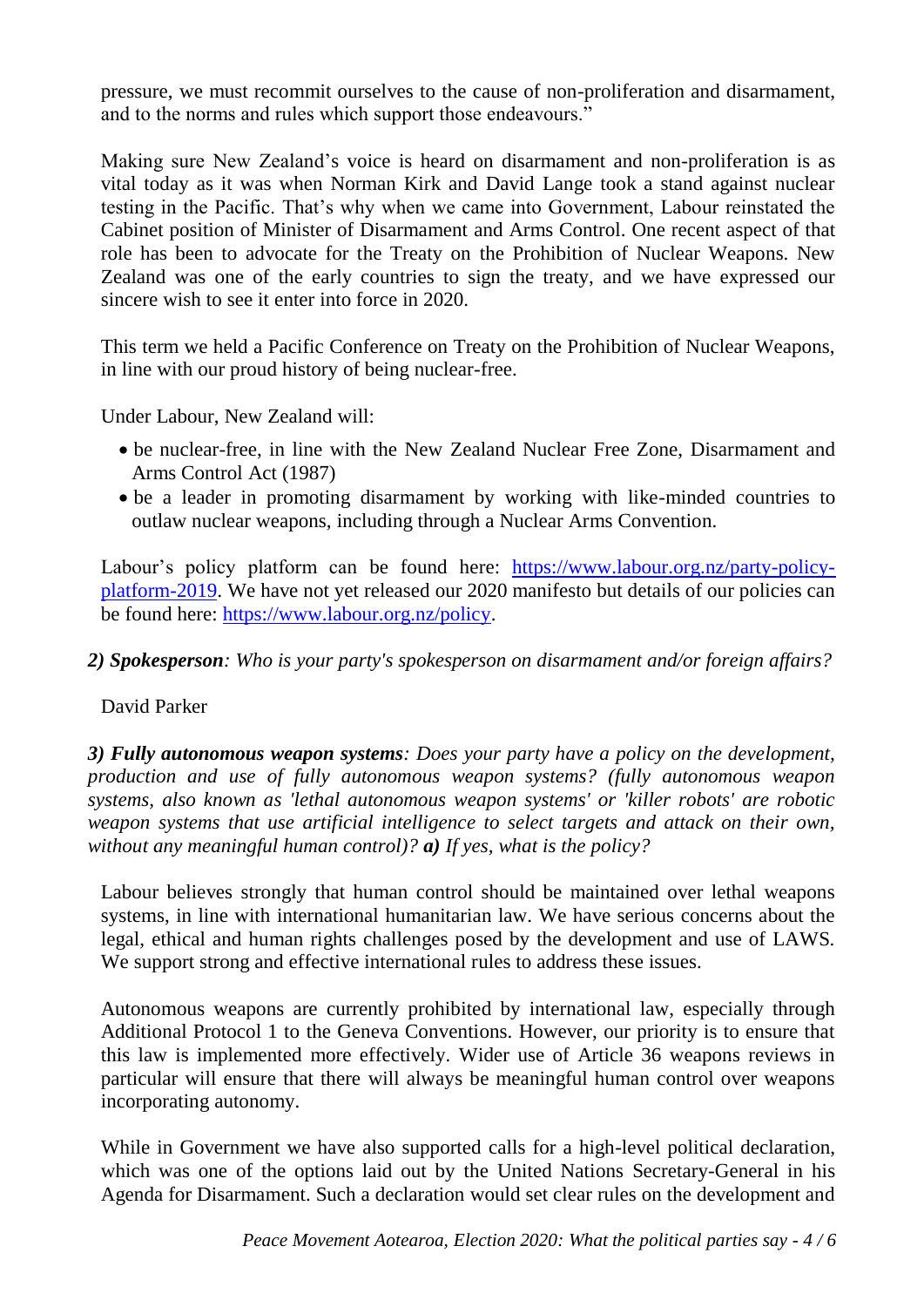use of autonomous weapons to ensure meaningful human control and operational safeguards.

Beyond this we will continue to support and advocate for ongoing policy work and discussions to address ethical issues arising from the development of LAWS, including the consideration of a possible ban.

*4) Military expenditure: Does your party have a policy on military expenditure? a) Should the amount allocated to Vote Defence and Vote Defence Force be: decreased / increased / remain at a similar level as it is now? b) What is the rationale behind your party's position on this?* 

Labour will continue to invest in a modern Defence Force that contributes to the wellbeing, environmental security, and welfare of New Zealanders and the Pacific region. We will invest in the well-being of our military personnel, including supporting diversity and mental health.

Our Defence Force needs to be prepared and deployment-ready for current and emerging world issues relating to the climate crisis, pandemics, other disasters, forced movements of people, the threat of new weapons systems in cyberspace and outer space and rising tension between foreign nations. Labour places the well-being and security of people at the heart of our Defence policy.

*5) Other information: Please feel free to supply any further information that is not already covered by the questions above.*

Labour is proud of New Zealand's reputation as an independent, principled country that promoted policies for a better, more peaceful, and fairer world. In government, Labour will give New Zealand a strong and independent voice in the world.



**Aotearoa Legalise Cannabis Party, 22 September 2020**

#### *1) Disarmament policy: Does your party have a disarmament policy?*

No our party does not have a disarmament policy in the traditional sense, but the Aotearoa Legalise Cannabis Party has been involved in a type of war called The Drug War. On closer examination the war is not on drugs, but a war on a people who choose to use a God given herb. 350,000 New Zealand citizens have been criminalised over the past 10 years for cannabis. Once you have a conviction you become a second class citizen limiting your career and future travel options. People have been persecuted, prosecuted, imprisoned resulting in family break up and job loss. The worst part about this shocking treatment of a sector of our community, is that no one 'blinks an eye'! The ALCP advocate for a more humane way for cannabis consumers and agree with the Law Commission Report of 10 years ago reported that cannabis was better handled as a Health issue, not a Criminal matter.